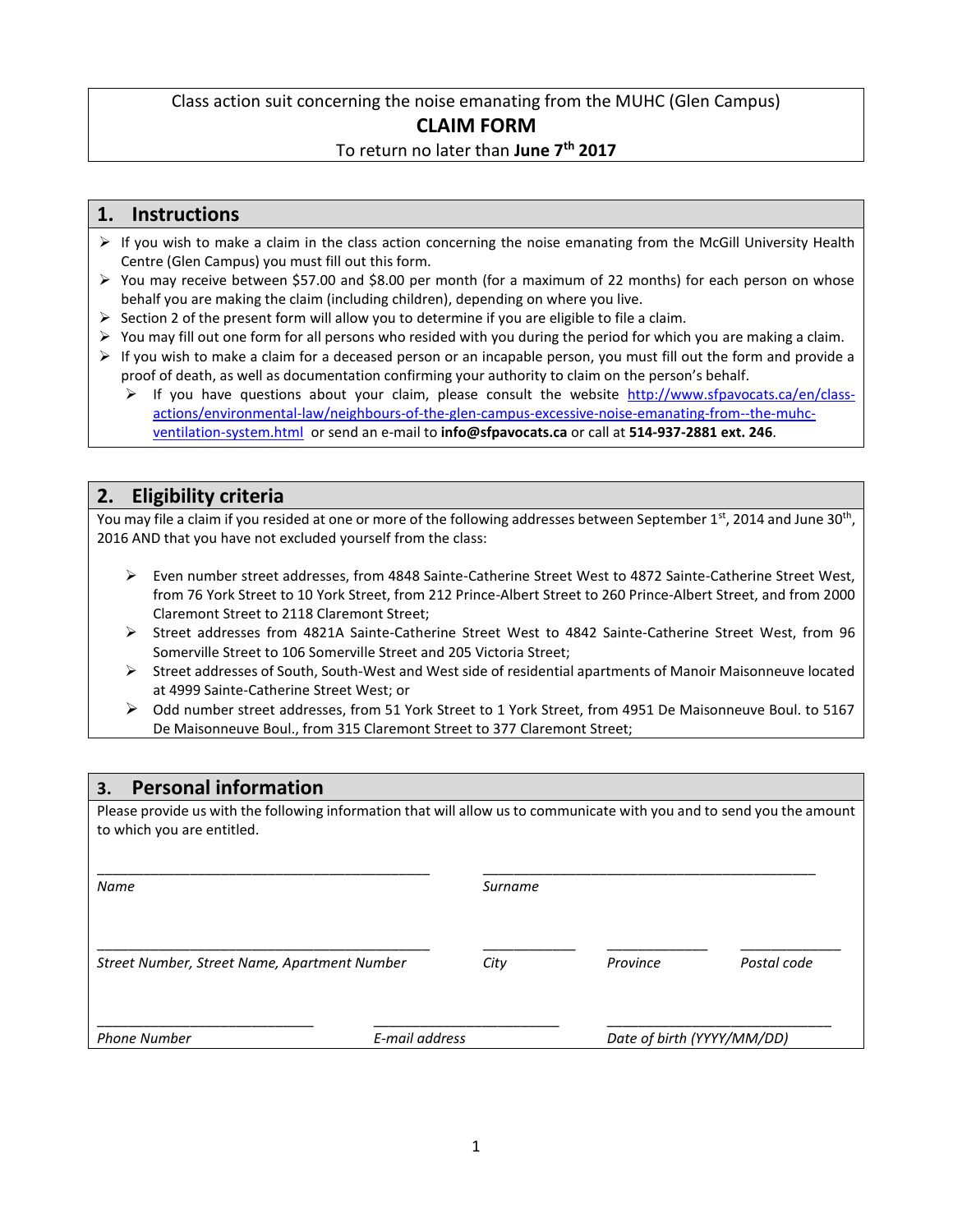### *4. Residence and period of residency*

If you resided at more than one address among those listed in Section 2 sometime from September 1<sup>st</sup>, 2014 to June 30<sup>th</sup>, 2016, please fill out Section 4 for each street address.

I hereby declare that I have resided at the following address:

*Street Number, Street Name, Apartment Number*

**DURING** the following months (*please check each applicable box*) :

\_\_\_\_\_\_\_\_\_\_\_\_\_\_\_\_\_\_\_\_\_\_\_\_\_\_\_\_\_\_\_\_\_\_\_\_\_\_\_\_\_\_\_\_\_\_\_\_\_\_\_\_\_\_\_\_\_\_\_\_\_\_\_\_\_\_\_\_\_\_\_\_\_

| September<br>2014 | □<br>October<br>2014 | November<br>2014 | December<br>2014 | □<br>January<br>2015 | □<br>February<br>2015 | March<br>2015    | April<br>2015 | Mav<br>2015   | □<br>June<br>2015 | □<br>July<br>2015      |
|-------------------|----------------------|------------------|------------------|----------------------|-----------------------|------------------|---------------|---------------|-------------------|------------------------|
| August<br>2015    | September<br>2015    | October<br>2015  | November<br>2015 | December<br>2015     | January<br>2016       | February<br>2016 | March<br>2016 | April<br>2016 | □<br>Mav<br>2016  | $\Box$<br>June<br>2016 |

# **5. Other person(s) having resided at this address during applicable period**

Please indicate the number of months of residency for each person. A cheque will be made out to the name of each person and send to the address mentioned in Section 3.

I hereby declare that the following person(s) resided with me at the address mentioned in Section 4 during this period and that I am authorized to make a claim on their behalf: (please add another page if there is not sufficient space)

| Name                                    | Surname                    |                                                           |  |
|-----------------------------------------|----------------------------|-----------------------------------------------------------|--|
| Relationship<br>(child, partner, other) | Date of birth (YYYY/MM/DD) | Number of months of residency<br>during applicable period |  |
| Name                                    | Surname                    |                                                           |  |
| Relationship<br>(child, partner, other) | Date of birth (YYYY/MM/DD) | Number of months of residency<br>during applicable period |  |
| Name                                    | Surname                    |                                                           |  |
| Relationship<br>(child, partner, other) | Date of birth (YYYY/MM/DD) | Number of months of residency<br>during applicable period |  |